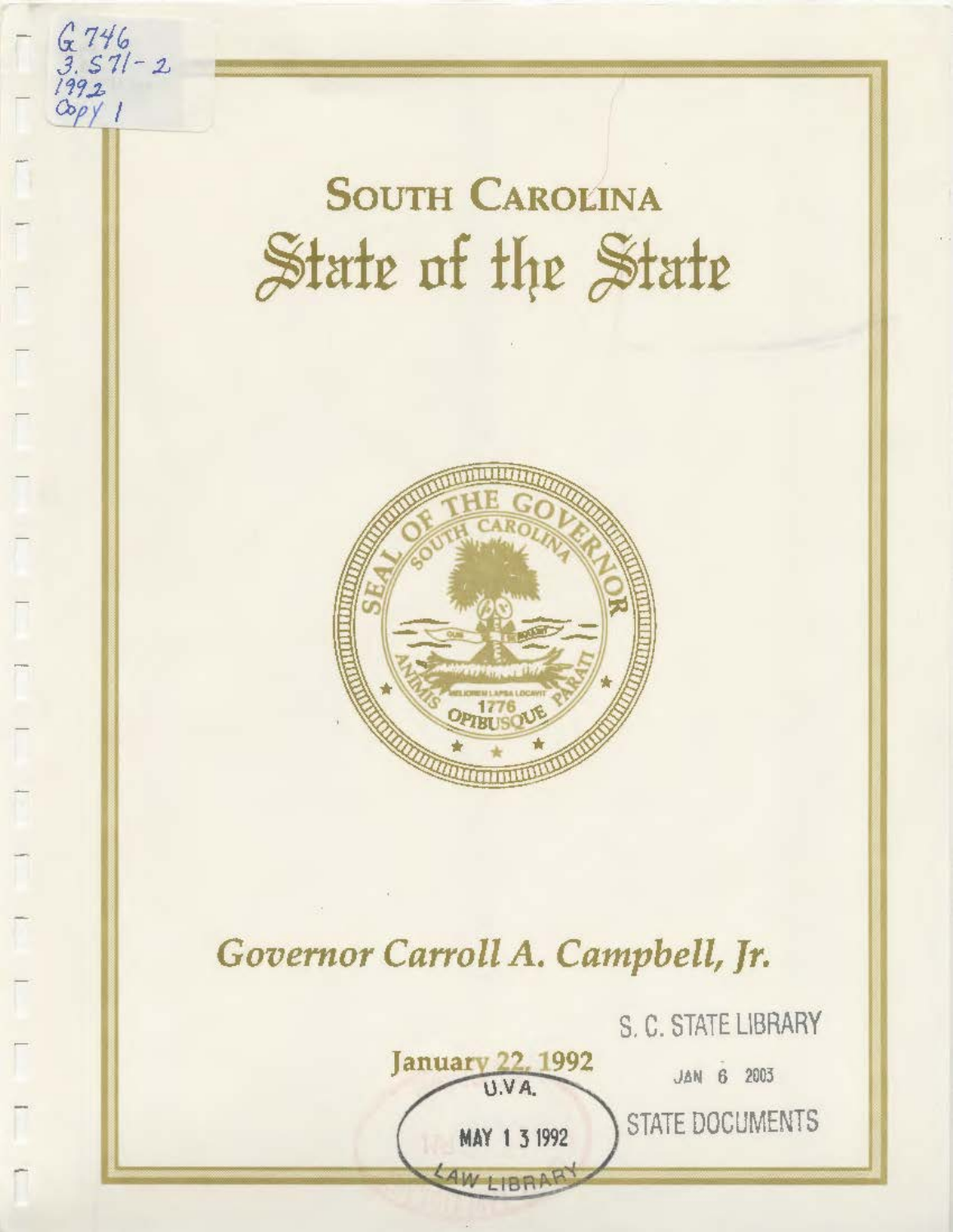## **1992 State of the State Address**

Mr. President, Mr. Speaker, Ladies and Gentlemen of the General Assembly, Constitutional Officers of this State, People of South Carolina:

As I stand before this 109th General Assembly tonight with the honor of delivering my sixth State of the State Address, I recall the moment last year when America held its breath as war began 10 thousand miles away in the Persian Gulf.

The issues I wanted to discuss with you that night paled in comparison to a tyrant's threat to world peace. And, as the drama unfolded on our television screens, our initial alarm was replaced by an overwhelming pride as American forces prevailed.

As we face the challenges of 1992, I pray that we remember the valiant men and women who challenged tyranny.

As I spoke in this chamber last year, the thunderhead of scandal rolled on the horizon. I asked, "And who knows whether you have not attained leadership for such a time as this?"

Ladies and gentlemen, history will record that you were indeed the right people in the right place at the right time. And you made the right decisions.

You recognized the need for change. And you responded with one of the toughest ethics laws in the country.

Together with the people of this state, we have faced adversity from hurricane to scandal to war and recession with the determination and character that have been the essence of South Carolinians for more than two centuries.

And, tonight, I ask you to join me in a renewal of this spirit of South Carolina.

We must draw upon the kind of individual resolve personified in a young nurse from Marion County.

Some five years ago, Alberta Narciso had to depend on welfare to make a life for her three young children. But she didn't become dependent on welfare.

She was a single parent with a dream ... a dream to be a nurse. Alberta applied to Florence-Darlington Technical College and fulfilled her dream with help from Pell Grants, J-T -P-A programs and the Employment Security Commission.

She looked for a hand up, not a hand out, to change her life. She accepted her responsibility to her children and to herself.

Today, she is a pediatric nurse at the Children's Hospital at McLeod Regional Medical Center in Florence.

It is my pleasure to introduce Alberta Narciso, who joins us tonight in the gallery.

When she was named the Job Training Partnership Act Outstanding Alumnus for 1991, Alberta described her motivation. She said, "I wanted to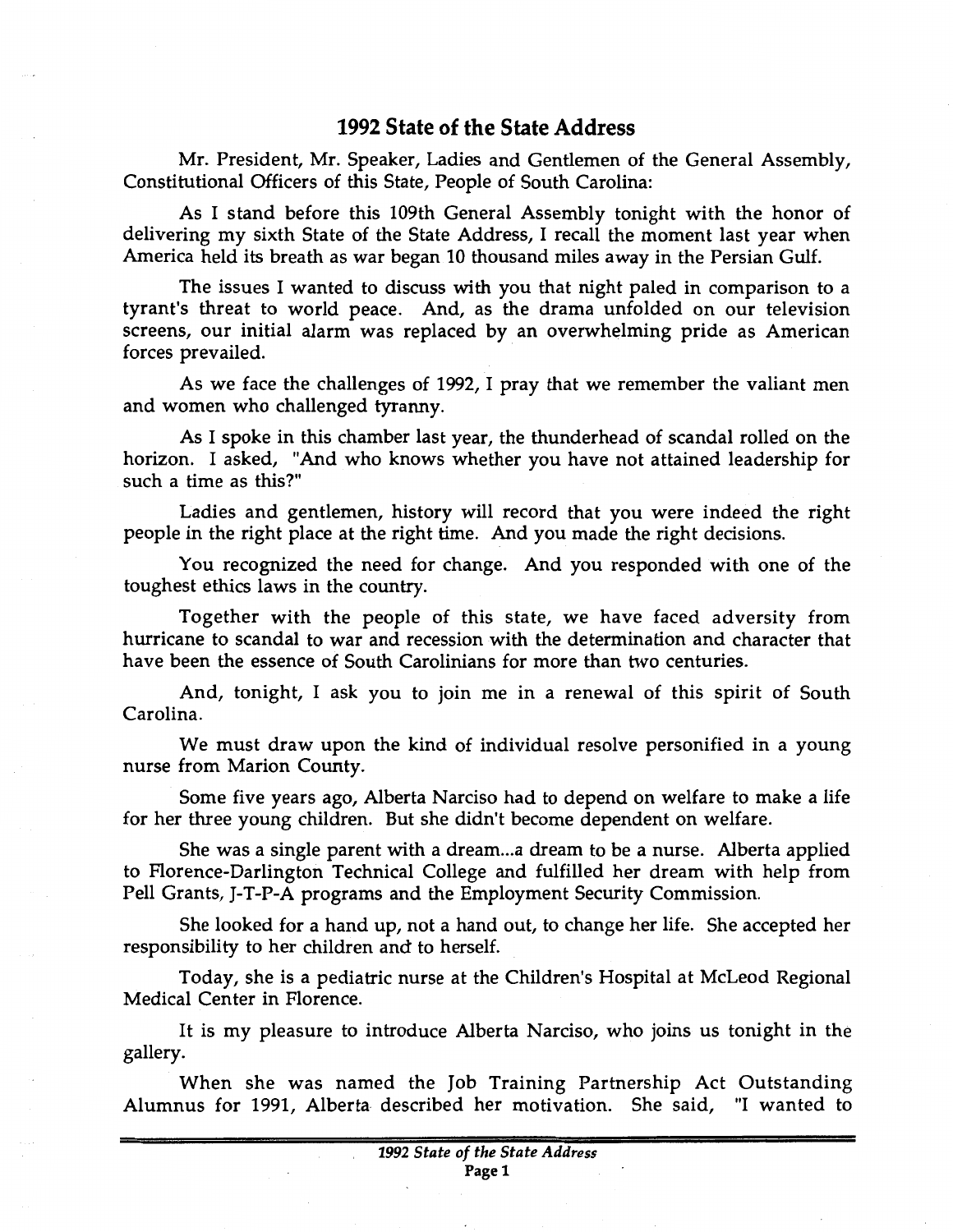provide for my children and make them proud. I always felt I had let them down. That kept me from quitting."

We all have to accept our responsibilities. We can't quit, either. We must provide for our children and make them proud.

This same motivation caused Charlestonians to launch the South Carolina Interstate and West Indian Exposition of 1901. It was an aggressive attempt to pursue industrial and commercial development and create jobs.

History shows there was little interest in South Carolina's potential at the time. But it was a giant step into the 20th Century by people of vision who understood the value of creating opportunities for our citizens.

Nine decades later, we still aggressively pursue new business for South Carolina as we lay the groundwork for a dynamic future.

In 1991 we recorded our fourth best year for capital investment and our third best year for foreign investment, despite war and recession.

When I first took the oath of this office, I promised to be the state's chief salesman. I have travelled across this country and from the European theater to the Pacific Rim nations in pursuit of jobs for South Carolinians.

I returned 11 days ago from Taiwan, where we secured new jobs for Orangeburg; another company is close to announcing a new plant for South Carolina; and four more corporations now plan visits to our state this year.

But job recruitment is not limited to the international arena. Businesses calling South Carolina home continued to lead the way in 1991, creating 74 percent of all investments and 60 percent of the new jobs.

Ladies and gentlemen, the economic development initiatives you and I developed have produced results and set records. In five years, we have netted more than 14 billion dollars in new investment and tens of thousands of new jobs.

And even in this recession, South Carolina's unemployment rate remains substantially below the national average.

But tonight there are good people...good South Carolinians...who have lost their jobs. To them, the unemployment rate is 100 percent. Others rise each day in fear of layoffs or permanent job loss. So these successes mean little to them.

There's much to do this year, such as judicial reform and the establishment of state-run primaries that maintain the integrity of the party primary system. But I am concentrating tonight on the pocketbook issues which mean so much to our people.

Let us agree that expanded opportunity is our number one priority and job creation our number one goal.

Jobs and growth result from hard work and a fertile and stable economic climate. Last year, Financial World magazine...for the second consecutive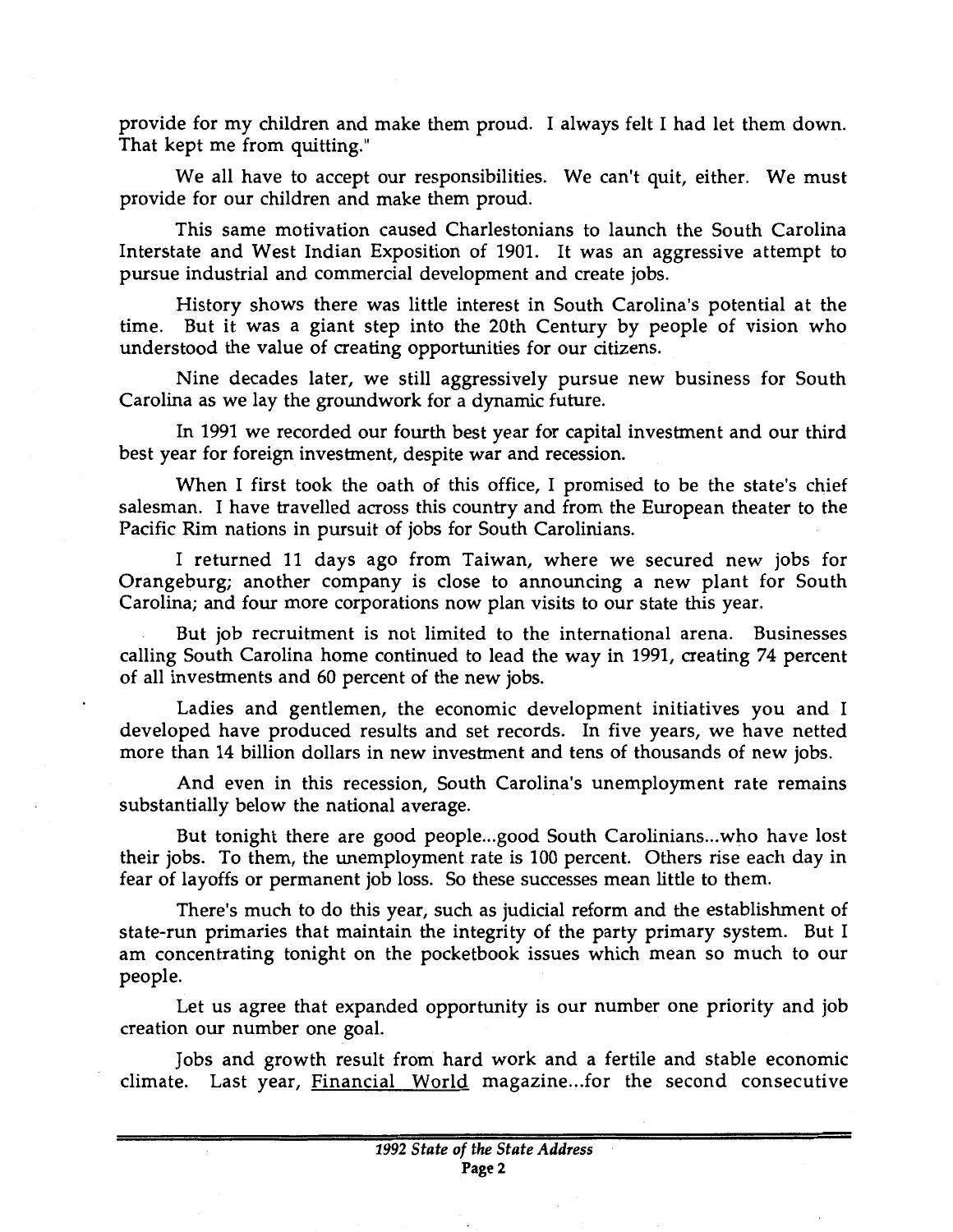year... recognized South Carolina as one of the nation's five best fiscally managed states.

The lingering national recession has cast a pall over other state capitals. But your vigilance in mandating balanced budgets and creating reserve funds has helped us maintain our top bond rating, reject general tax increases, and avoid the massive layoffs that cripple other states.

Job-creating tax cuts and reforms which I proposed and you enacted over the past five years have prompted our unrivaled growth.

Now, we must maintain our deliberate approach.

Proposals for fiscal year 92-93 have been forwarded to you from the Budget and Control Board. Revenue projections are limited and our needs are great.

This year, we are obligated to restore 33 million dollars to the General Reserve Fund and to retire our 33 million dollar Hurricane Hugo debt. And we should spend 14 million dollars on badly needed textbooks for our school children.

Faced with such mandates and needs, we must hold most state agencies to a reduced operating base, using what we have because we can't ask our people to give any more.

Raising taxes during a recession would run counter to the fiscal responsibility for which we are nationally recognized. And I give you my promise that any attempt at a general tax increase will be blocked by my veto.

Further, I reject any effort to raid the Strategic Highway program to pay for items not related to its intent. But I could support a more equitable distribution formula.

This year, we have an opportunity to get over a quarter of a billion dollars from the federal government for road projects. We shouldn't let some other state get our money because we can't match it.

I would consider some use of SHIMS revenues and you should consider using C-funds as the required match for these federal dollars. We can create some 10 thousand jobs for South Carolinians and we don't need to double the cost of license plates to do it.

Meeting our needs this year will require the kind of innovation reflected in Senator Verne Smith's Offender Management Bill, which would save millions of dollars while addressing the serious problem of prison overcrowding. Let this plan languish no longer.

We share the belief that educating our children is the number one mission of this government. We have not faltered in our support for the Education Finance Act, the Education Improvement Act and Target 2000. Let us not falter now.

But our education system is not making the grade when it comes to helping young people develop the skills necessary for solving problems in the new South Carolina.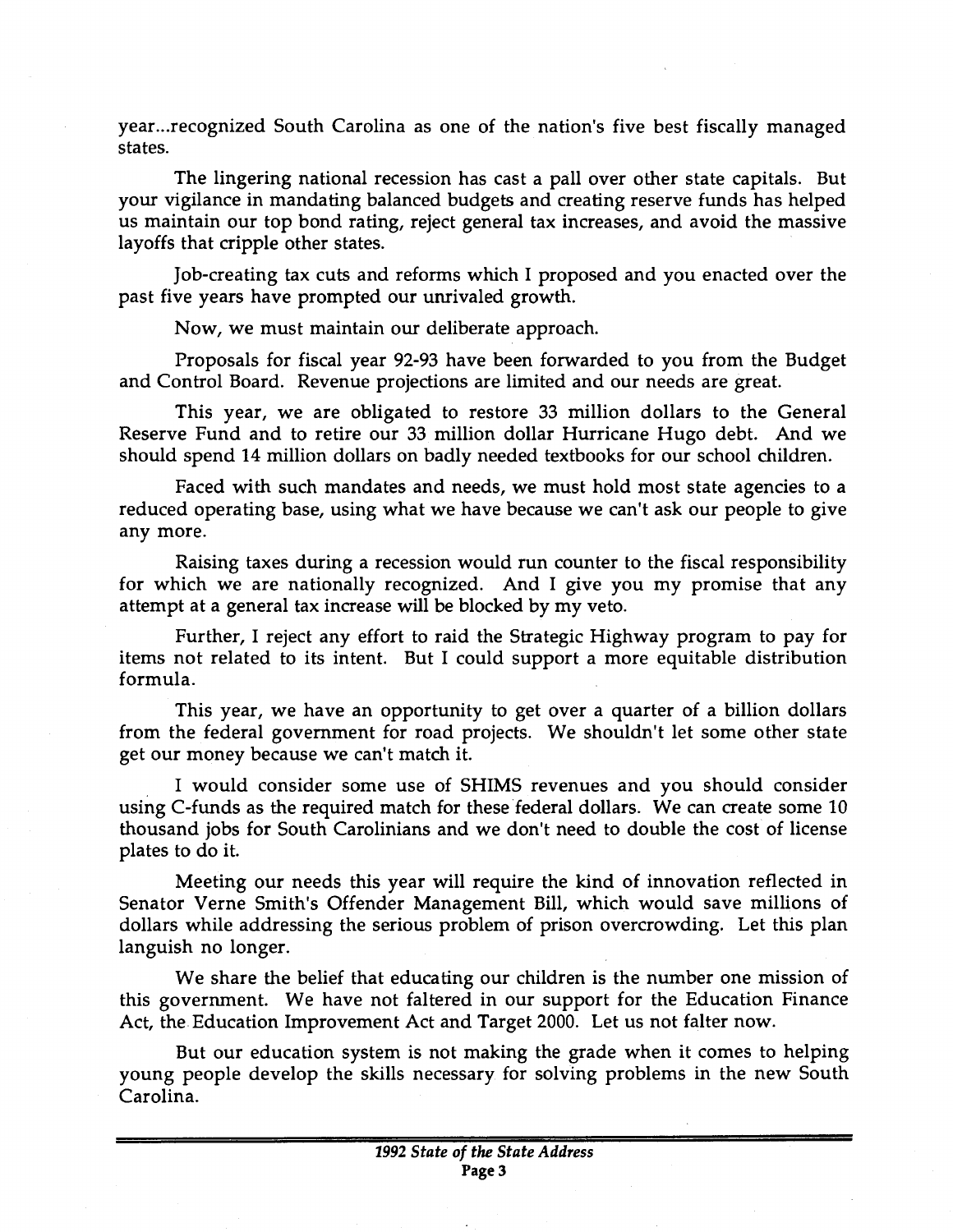We've fallen victim to our own standardized testing system... a system which focuses our children's learning on memory drills and meeting minimum requirements.

We do not need a generation which believes life is one long multiple-choice test. We need to inspire a generation of thinkers and achievers who can meet the challenges of the new century.

I stand with my Task Force for Educational Accountability, and with State Superintendent Barbara Nielsen, in calling for a major overhaul to create tests that truly measure the skills our children need.

We also need to raise our standards and set new goals. As Chairman of the National Education Goals Panel, I have worked with America's leadership to promote the six ambitious goals agreed to by President Bush and all 50 governors. We must meet these goals in South Carolina.

Today I created by Executive Order the South Carolina Education Goals Panel, made up of top-ranking leaders from state government, the General Assembly, and the business community -- people who can effect real change.

I have given the committee this charge: bring me a plan by September for meeting the National Education Goals which shows what we're doing now and how we can do it better...no if's, and's or but's.

While we recognize education as our bridge to the future, we've come to another bridge that must be crossed.

We have been more than fair in our operation of the low-level waste facility at Barnwell. Nevertheless, our neighbor to the north has dragged its heels, hampered by demagoguery and extremism. Such forces are at work here in South Carolina, but the fact remains: North Carolina will not have a facility ready by next January.

So I explored options to protect our interests and keep the eight state Southeastern Compact alive.

Some would have the facility remain open beyond this year to handle only South Carolina waste. If we do so, we run the risk of courts forcing us to accept outof-state waste, as they did in the Michigan case.

And if we shut down and dissolve the compact, New Year's Day, 1996 would be a bleak day for this state. Federal law would then require us to take title to all low-level waste and assume all liabilities.

The waste generated by our own power plants and hospitals would have to be stored at dozens of sites all over this state, creating an environmental risk and a heavy burden on taxpayers. It doesn't make sense and I will not be a party to it.

Instead, we should bridge the gap until 1996. Under a new fee schedule I seek to impose on these wastes, there will be no increase for South Carolina industries. There will be higher fees for compact members and dramatically higher fees for non-compact states.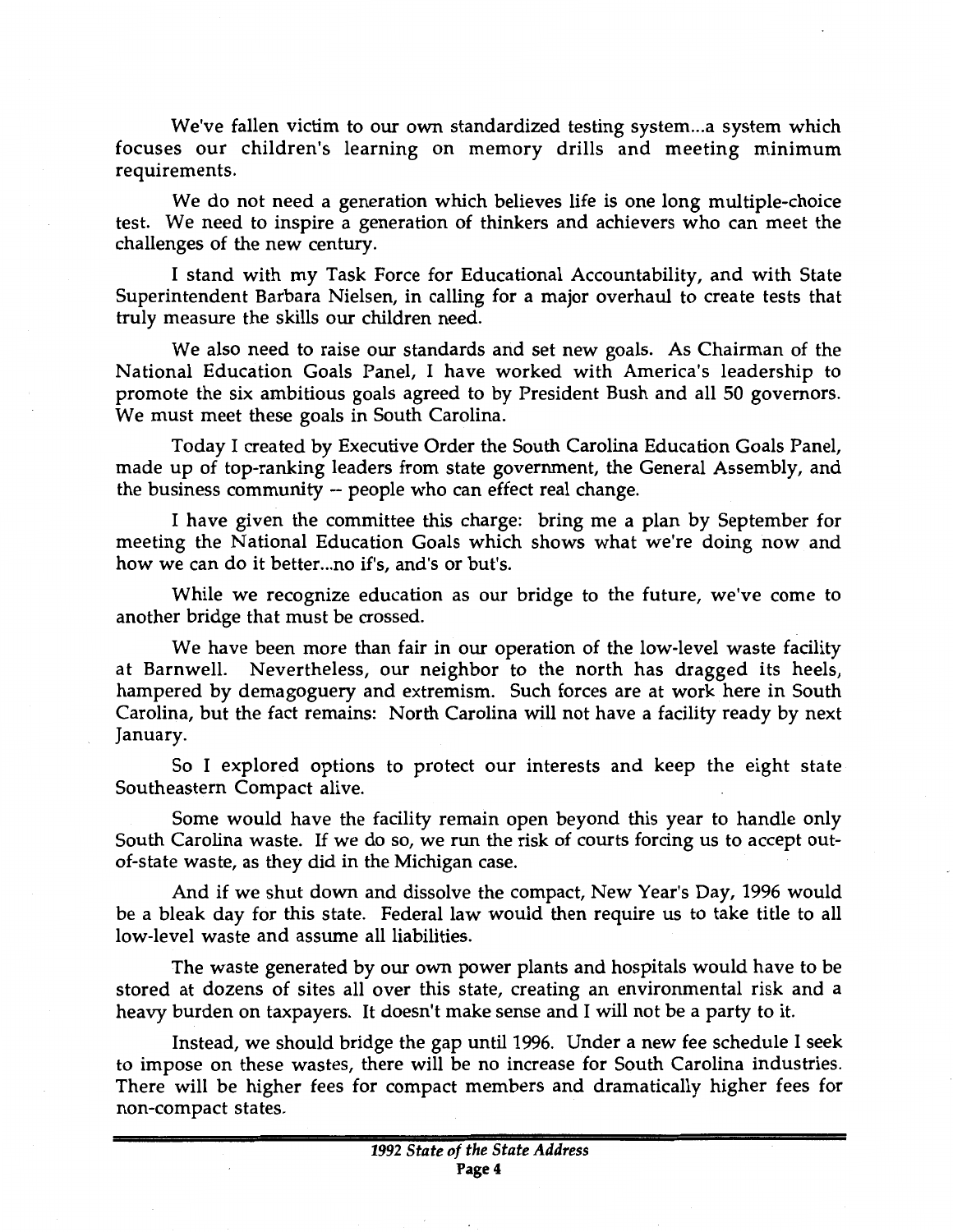The money should be used -- as one-time expenditures -- to replenish the Reserve Fund, retire the Hugo debt, buy new textbooks, and, if any is left over, to build new schools.

That way, the money would not have to be replaced when we shut down on January 1st, 1996 and we will not have to raise taxes.

Some have criticized the difficult choice I made in this proposal. But no one has come forward with an alternative that does not reach into the taxpayers' pockets.

Endorsements for this proposal have come from the Board of the Department of Health and Environmental Control and from the bipartisan Budget and Control Board.

And the people of Barnwell support it. Contrast that with what you will hear when the waste from hospitals and power plants starts piling up in your community.

My plan and federal law requiring action by January of 1996 provides the necessary leverage to force North Carolina to open a site. It establishes deadlines and imposes penalties to be paid directly to our treasury for failure to meet these deadlines.

And it is the quickest and surest way to get South Carolina out of the lowlevel disposal business.

Don't confuse this issue with our attempts to block out-of-state hazardous waste. And don't try to confuse the public with regard to this issue.

A federal court forced us to reopen our borders and the hazardous waste problem continues to hang over our heads. We need a traffic cop to police these toxic wastes and we need enforcement today.

So, tonight, I implore the United States Congress to act on the comprehensive hazardous waste recommendations I made last year...or any similar plan...but act quickly.

And I would further beseech the federal government to loosen its Medicaid stranglehold. The states are choking on Washington's health care mandates which force upon us priorities not necessarily our own. This year, I shall again stand shoulder-to-shoulder with my fellow governors as we appeal to Washington for relief.

Ladies and gentlemen, the cost of health care, if it can be afforded at all, is straining family budgets across this state.

In too many cases, we have thrown money at problems without tracking progress. And when we throw money, the taxpayer foots the bill.

Recognizing this trend, I joined forces with health care leaders to develop a system that works. We needed a long-range strategy and the State Health Plan was the result.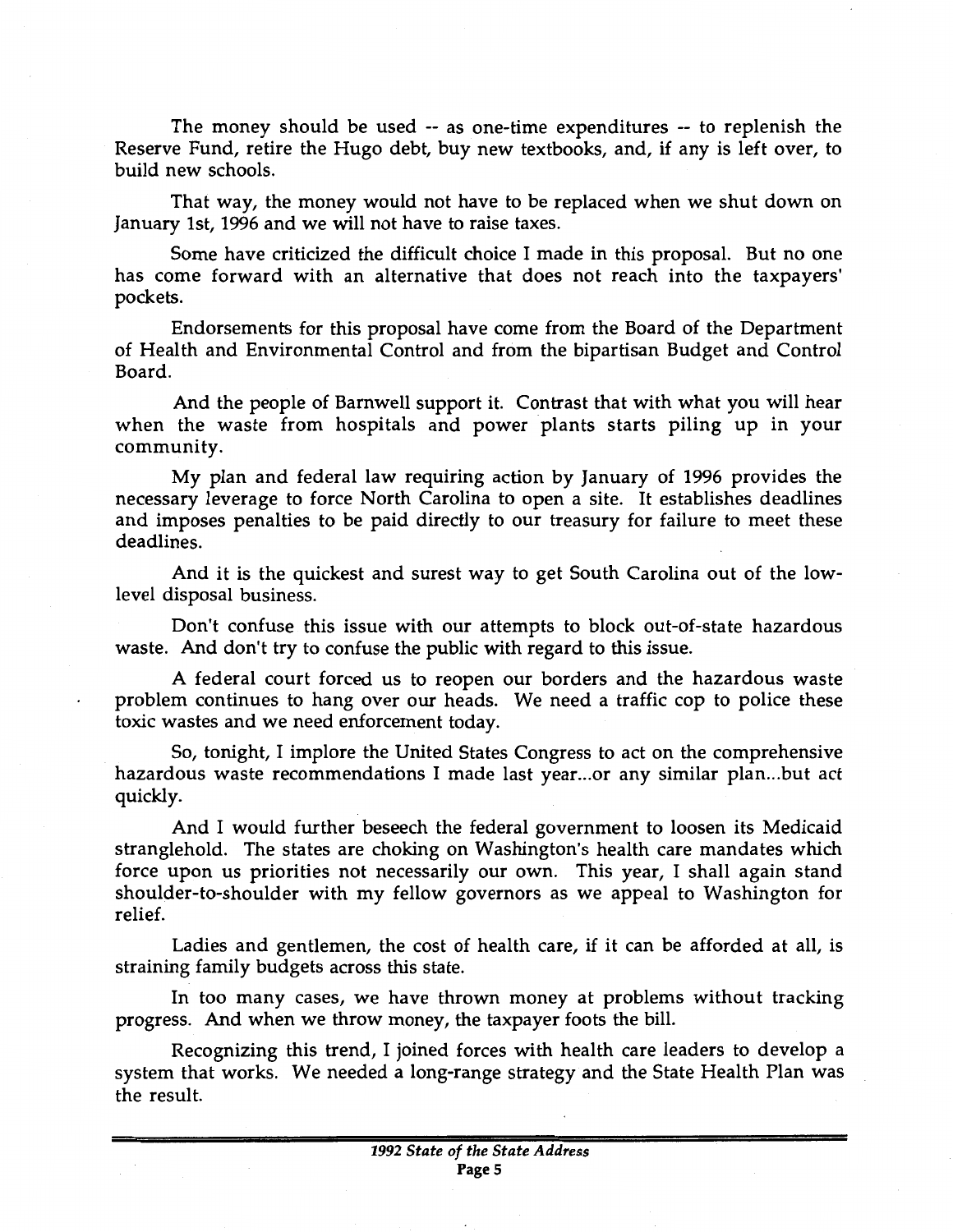The plan addresses seven priority issues, ranging from cost-containment to school-based health initiatives.

Planning and coordination will put money back into family budgets. But our efforts to contain skyrocketing health care costs have been frustrated.

For example, we have a virtual medical equipment arms race underway because hospitals are trying to keep up with the Joneses rather than keep track of their patients' actual needs. The Certificate of Need program must resist duplication and promote coordination.

Of course, getting any government to change what is wrong and do what is right can try the patience of the most dedicated among us.

In spite of our best efforts and the talent of many fine employees, state government today is cumbersome and inefficient.

Like some of you, perhaps, I resolved in the New Year to eat a little less and exercise a little more. We all want to be healthy and fit.

With that in mind, let me share with you the results of state government's most recent physical examination.

In too many ways, it lacks muscle coordination, response time is slow and flexibility is poor. Its arteries are clogged with bureaucratic fat. And when the people speak, this old government sometimes can't hear them.

Ladies and gentlemen, 1992 is the time to start whipping government into shape. We must reform government and we must start now.

Unfortunately, many of the suggestions I've heard are cosmetic only: like giving a facelift to a heart attack victim.

This government is run by a vast array of part-time board and commission members. You can't run a full-time government with part-time help. They appoint agency heads who are unknown to the public and isolated from the people's will. And isolation leads to tunnelvision.

How else do you explain trying to raise 54 million dollars by doubling the cost of license tags and raising other fees in a recession when people are out of work?

In some cases this unmanaged government squanders opportunities for our citizens to work and be self-sufficient.

Nearly 40 jobs were lost in Jasper County because of an arbitrary Highway Department policy. The owner of a roadside restaurant tried to reason with the agency. Trees had grown up on state property along the highway obscuring the restaurant and the sign. Business began to drop off.

He asked my office for help. The response we received from the Highway Department was simple and blunt. "It's against the policy."

This policy, which is not a law or regulation approved by this General Assembly, resulted in the loss of badly needed jobs in Jasper County.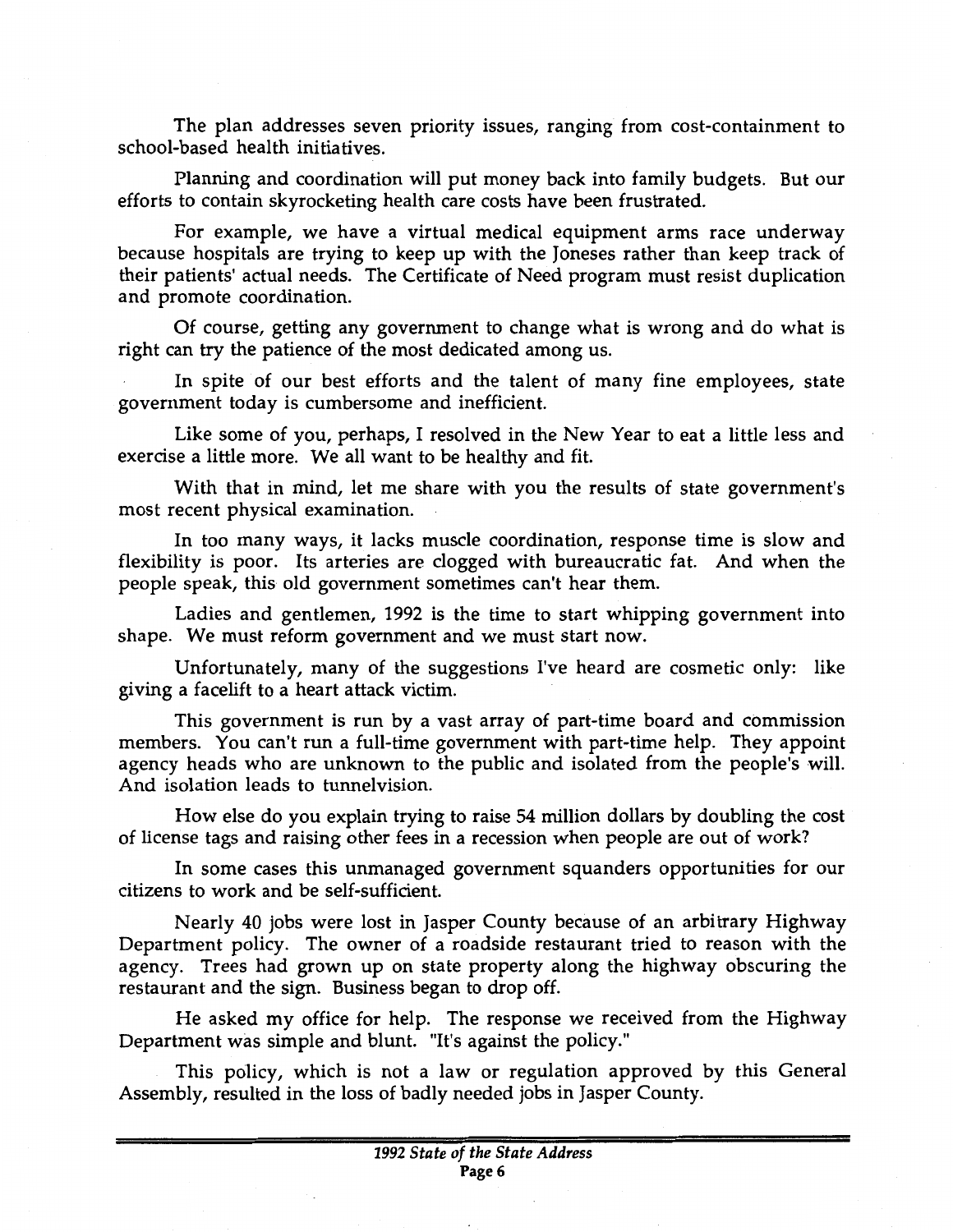And except for a vague department directive, no environmental issue is in question. The owner is ready to reopen his business if someone could get the Highway Department to cut the trees.

In this instance, jobs could have been saved. In another, hundreds of jobs were nearly lost in the Pee Dee last year because one low-level bureaucrat wanted to tie a knot with red tape at the last minute. And we barely got the knot untied in time to rescue these much needed jobs.

You are all familiar with the problems at the Department of Social Services, where tangled lines of authority have created an endless series of disasters.

Every day, the media seem to uncover a new horror story: unchecked foster homes, sexual abuse, a child's death which might have been prevented if someone were in charge.

Changing commissioners will not solve the problem, because the problem is the system.

How long before we realize that someone must take responsibility?

How many children must die before someone will be accountable to the people?

For at least 62 years, governors have stood at this podium appealing to the General Assembly for an efficient government, accountable to the people.

Eight studies spanning 70 years echoed this call, yet much of government answers to no one.

The South Carolina Commission on Government Restructuring, chaired by Lieutenant Governor Nick Theodore and Representative David Wilkins, has written what should be the final study. It contains a prescription to cure the ills of our government by creating 15 cabinet departments that will answer to the governor.

I am not telling you that I support every word of the Commission's recommendation. But when men and women, Democrats and Republicans, public and private citizens come together and recommend sweeping change, we must listen.

I am not asking you to support my call for reorganizing state government. But I am asking you to trust your voters with the question of whether their government should be reformed.

Let me speak directly to the people who are listening tonight across the state.

Are you satisfied with your state government?

When you speak, does government listen?

And shouldn't you have the opportunity to decide what kind of state government your children and grandchildren will have?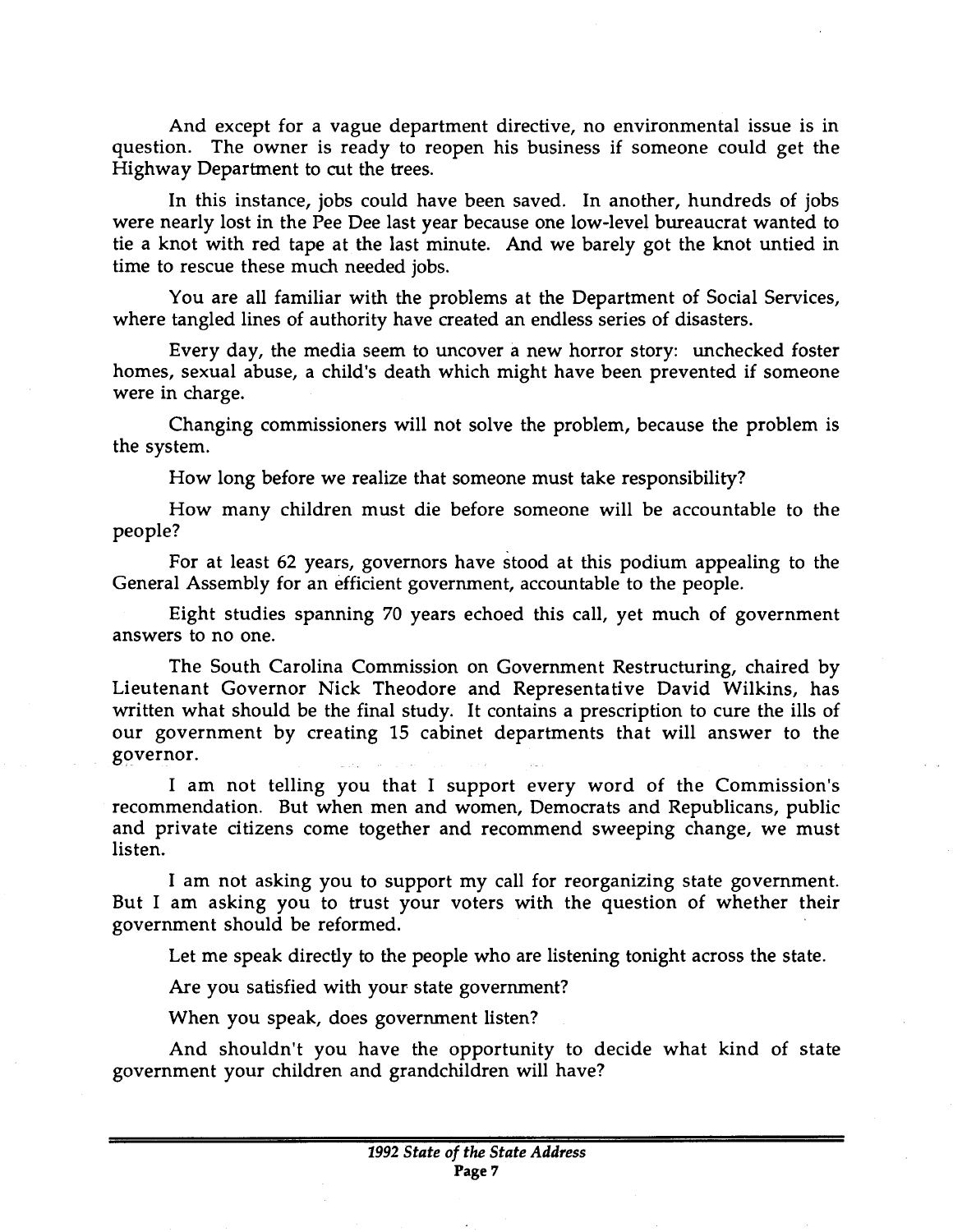I'm willing to let you, the people, decide if you're happy with 11 natural resources agencies instead of one...or ten agencies dealing with commerce instead of one.

I'm willing to let you, the people, decide whether there's overlap, duplication and waste in government.

I'm willing to let you, the people, decide if unelected boards and commissions should control so many aspects of your lives.

To this General Assembly, I'm calling upon you to approve a constitutional amendment creating a cabinet form of government to be in place on Inauguration Day, 1995 -- the day I leave office.

I say let the voters make the decision this year.

The people have already conducted their own referendum on another issue. They have rejected our auto insurance laws.

I came to you in 1987 and asked for regulatory reform. You passed Act 166 and it created some minimal savings for good drivers.

Recognizing the connection between highway safety and insurance rates, we enacted the Safer Highways Act in 1988 and empowered law enforcement to crack down on bad drivers. The highway death rate has been reduced, but none of the changes provided the relief we need.

So, in 1989 I proposed an overhaul of the entire system.

Major savings would have been achieved, but the bill was gutted. You merely had to glance at the balconies in the House and Senate chambers to see the special interests at work stopping meaningful insurance reform.

I called for repeal of the mandate to write physical damage coverage, but the answer was no, even though it would have put money directly into consumers' pockets.

Three years and thousands of dollars later, many of the naysayers are now saying yes to that idea. But that alone is not true reform.

Clearly, the basic system adopted back in 1974 is still in place. We don't need to reform that system. We need to throw it out and start over again ... and the frustrated drivers of this state will settle for nothing less.

Tonight, I propose to do just that with "choice no fault" insurance which minimizes major factors in high rates...namely inflated claims and lawsuits.

Let's face it: there are some people who look at the courthouse and see the Publisher's Clearinghouse.

Under my plan, you may choose coverage with complete personal protection and eliminate the lengthy and costly process of proving who is at fault. And, understand this, you will still have the right to sue in accidents involving death,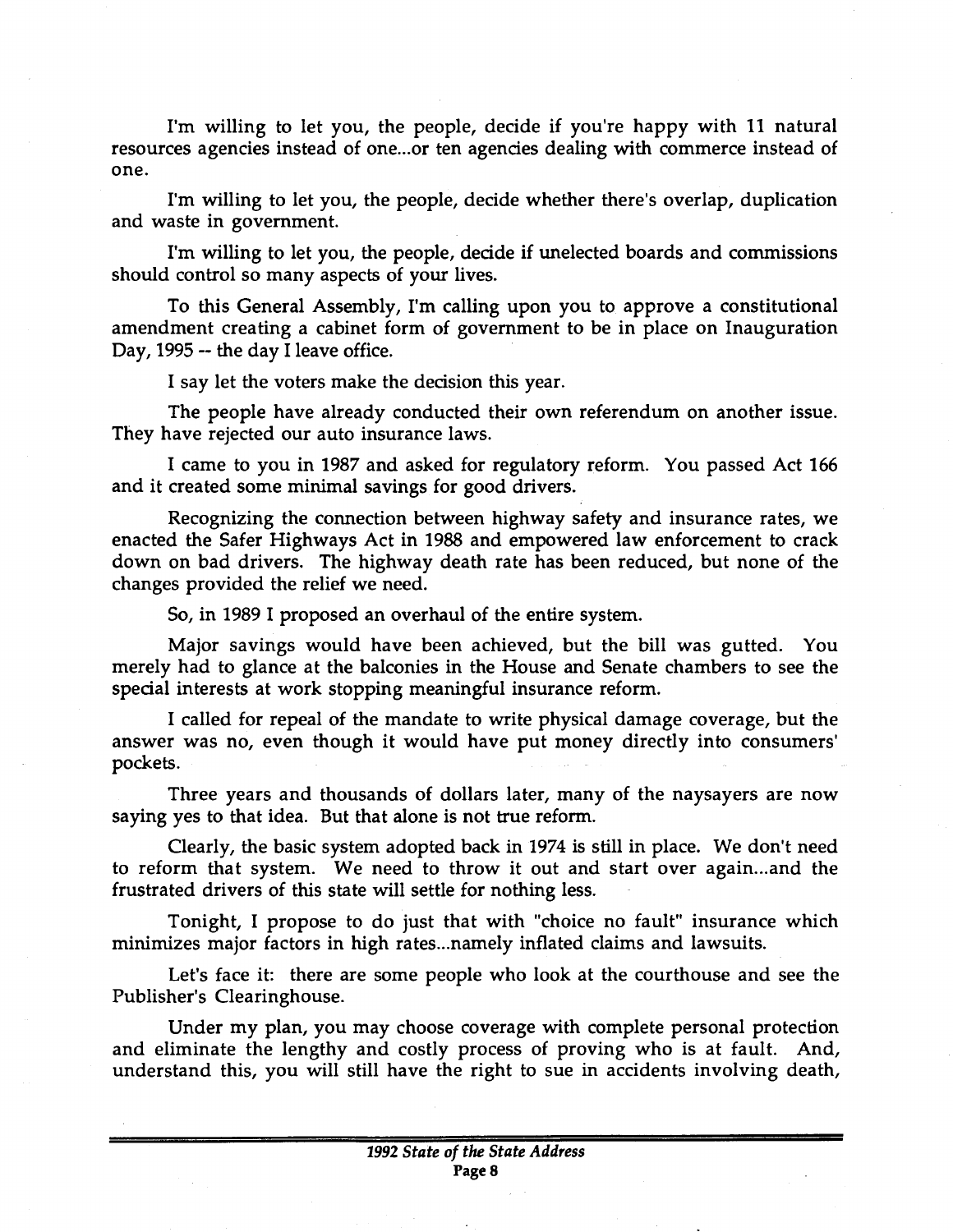serious and permanent injury, or serious disfigurement, including payment for pain and suffering.

If you want to sue for even the smallest injury, you may choose a tort policy, but no fault rates will be cheaper.

Part of South Carolina's problem is that 42 of every 100 automobile accidents result in claims for bodily injury, many of which are questionable at best. Money comes from every insured driver's pocket to pay exorbitant awards for invisible injuries, court costs, lawyer's fees and non-economic damages.

My "choice no fault" plan will work. In states where they strictly adhere to money saving principles, it works. Premiums are lower and benefits are greater.

Elsewhere, they might call it "no fault", but they've gutted the concept. And that means "no savings".

To achieve real savings, drivers must be classified initially under no fault. By requiring the consumer to ask specifically for tort coverage, we reduce the pool to only those who want to pay significantly higher rates for it. Therefore, we cut claims and we cut costs.

No fault is the heart of my plan. But there are other details.

Competition will be restored. Good drivers will no longer subsidize the bad because I abolish the recoupment fee.

As a result, habitual speeders, drunk drivers, and those who cause accidents will bear the burden of their recklessness... as they should.

To every good driver in this state I say: if you remain under no fault, my plan means you will pay substantially less than if you choose the tort system.

But, make no mistake, my friends: if you whittle away at my proposal, you will be reaching directly into the pocketbooks of South Carolina's good drivers. And they make up 80 percent of those on our roads.

If you put every driver in the tort system to begin with and require them to opt out, you will not have a reformed system and you will not have reduced rates.

I detect a heartening sense of cooperation from some of you in this chamber. I sense a useful energy in the anger expressed by those who continue to pay higher and higher premiums. But I also hear the clamoring of the wealthy opponents of reform.

So, tonight, let me issue this call: the ratepayers of South Carolina should fill the balconies of this State House when debate begins, displacing the special interests who continue to profit from this system.

No right is more important to the democratic process than the right to vote.

It is our duty to ensure that every citizen is fairly represented, from the rolling hills of the Upstate to the coastal plains of the Lowcountry, from the banks of the Savannah River to the Great Pee Dee.